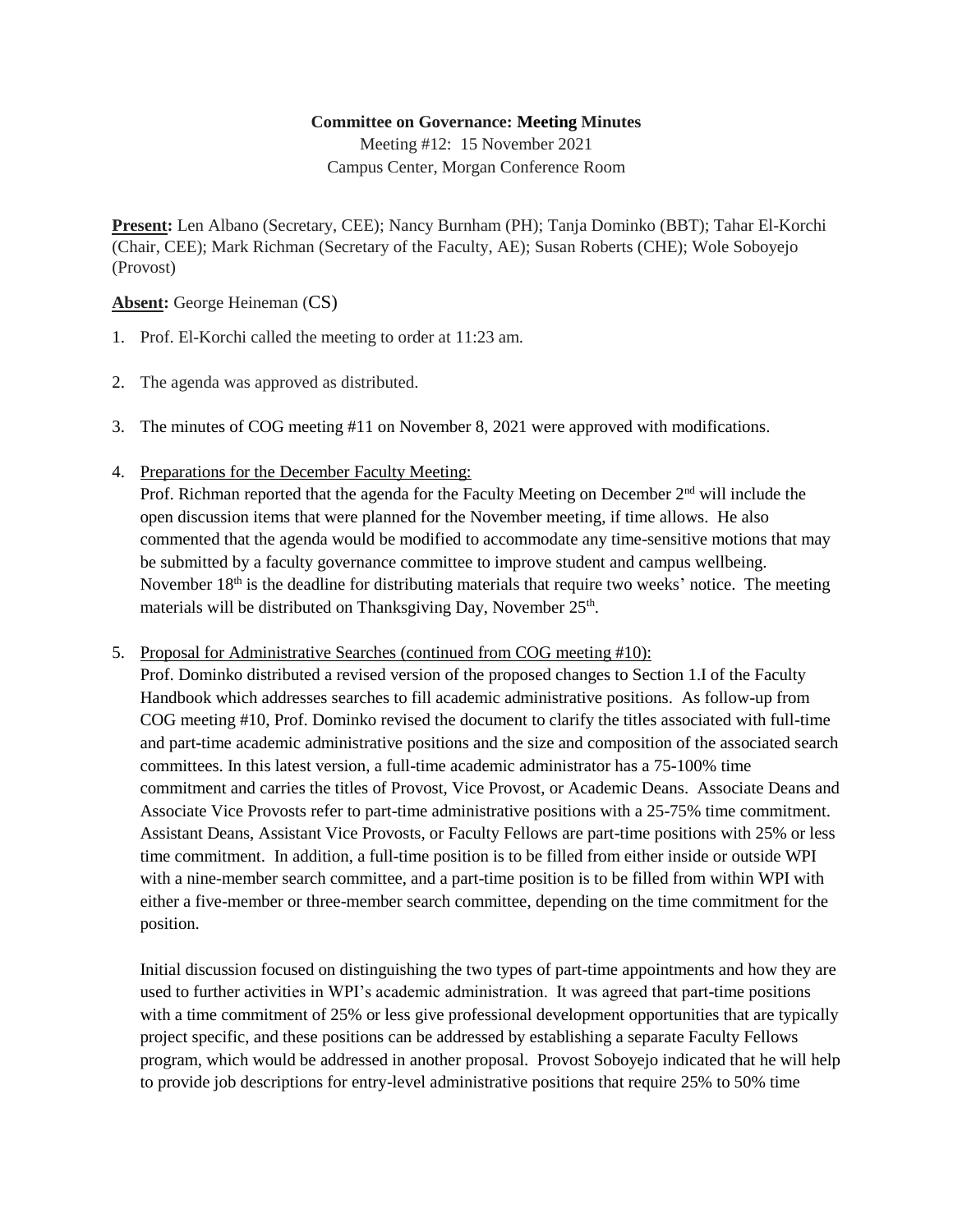commitment to clarify the relationship between the expected responsibilities and the time commitment.

A second discussion item was the issue of balancing transparency in advertising opportunities for part-time academic administrative positions with the flexibility for the Provost or a Dean to appoint an individual with certain complementary skills. Provost Soboyejo expressed a desire to support the proposal to promote transparency and inclusion, but he would like to see input from the Deans on the search processes. Prof. El-Korchi asked Prof. Dominko to share the proposal in its current form with the Deans and ask for their feedback.

## 6. Update on Communication between Faculty Governance Committee Chairs and Dean King Concerning the Faculty Activities Model:

Prof. El-Korchi and Prof. Richman joined Faculty Governance Committee Chairs in a recent meeting in which Dean King shared information on the research that she has conducted for developing a faculty activities model. Provost Soboyejo also attended. Prof. Richman reported that Dean King did not have a proposal for a faculty activities model, and as follow-up to the meeting, the Committee Chairs have sent a letter to Dean King and Provost Soboyejo expressing their view that Faculty Governance should have input to the model and the model should be approved by the faculty. The issue is to agree on a process that ensures transparency and has faculty acceptance because the results should reflect the faculty's values. It is recognized that the implementation of the faculty activities model will occur at the department level. Provost Soboyejo promised to communicate with the Deans the importance of transparency in the process, as defined by the community.

## 7. COG Election Procedure:

Prof. Richman distributed a draft motion to simplify the election ballot for COG. As discussed in the minutes for COG meeting #10, the requirement to list ten names on the final COG election ballot is excessive. This motion would change Part One, Bylaw One, Section I of the Faculty Handbook to reduce the number of faculty members appearing on the final COG election ballot to five names or two times the number of COG vacancies, whichever is larger. The draft motion also proposes modifying the language on the election of COG members to refer to "department" instead of "discipline." COG members accepted these changes, and the discussion shifted to exchanging ideas on the membership of COG. For example, should the Chair of COG be a tenured member of the faculty, similar to the Secretary of the Faculty? Should any modifications be considered for including full-time, non-tenure-track (NTT) teaching faculty on COG? Given the breadth of issues that COG addresses and the fact that the Chair may need to take controversial positions on behalf of the faculty, it was agreed that the Chair of COG should be a tenured faculty member for the record of experience and the security that a tenured position provides. On the matter of including full-time NTT faculty, the composition of the faculty was suggested as a model. With implementation of last year's motions on a teaching path to tenure and secure contracts for full-time NTT faculty, it is expected that about 80% of the WPI faculty will be tenured or tenure-track and 20% full-time NTT. Prof. Richman will update the draft motion to incorporate the discussion from today's meeting. In addition, Prof. El-Korchi and Prof. Richman will reach out to the TRT Council to discuss NTT representation on COG.

8. The meeting was adjourned at 12:52pm.